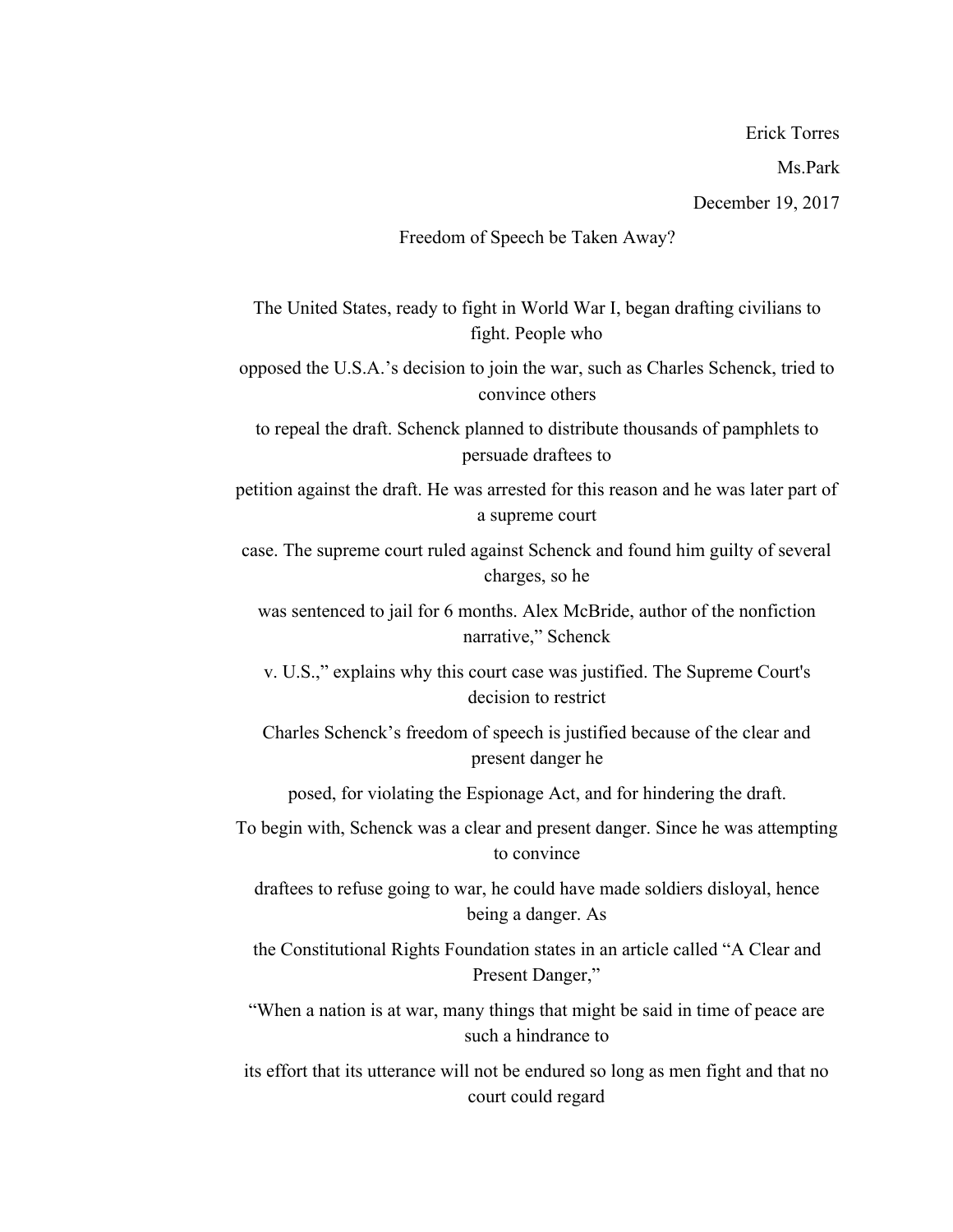| them as protected by any constitutional right." Charles Schenck expressed his |  |
|-------------------------------------------------------------------------------|--|
| opinions of what                                                              |  |

he thought of the war with pamphlets, which he gave to draftees during World War I. The U.S. at

this time could not afford having people resist the draft. The more soldiers the U.S. had, the

better it could do protecting the nation. The Constitutional Rights Foundation also declares," The

government accused Schenck of illegally interfering with military recruitment..." At the time of

war, it is reasonable that the U.S. government would make obstruction the draft to be a serious

offense. If nobody volunteered to fight in the war, the U.S. would have no way to defend itself,

making the nation vulnerable.

Second of all, Charles Schenck was invading the Espionage Act. THis act made it illegal to

interfere with military operations and recruitment. In an article titled "U.S. Congress Passes

Espionage Act" by history.com it states," The Espionage Act essentially made it a crime to

interfere with the U.S. armed forces, prosecution of the war effort, or to promote the success of

the countries enemies." This act was enforced, especially at times of war, because the U.S. could

become corrupt if it couldn't defend itself. Schenck interfered with people who had been drafted,

and attempted to make them disloyal. History.com also claims," ...imposed similarly harsh in

anyone found guilty of making false statements that interfered with the persecution with the

persecution of the war; insulting or abusing the U.S. government, the flag, the constitution or the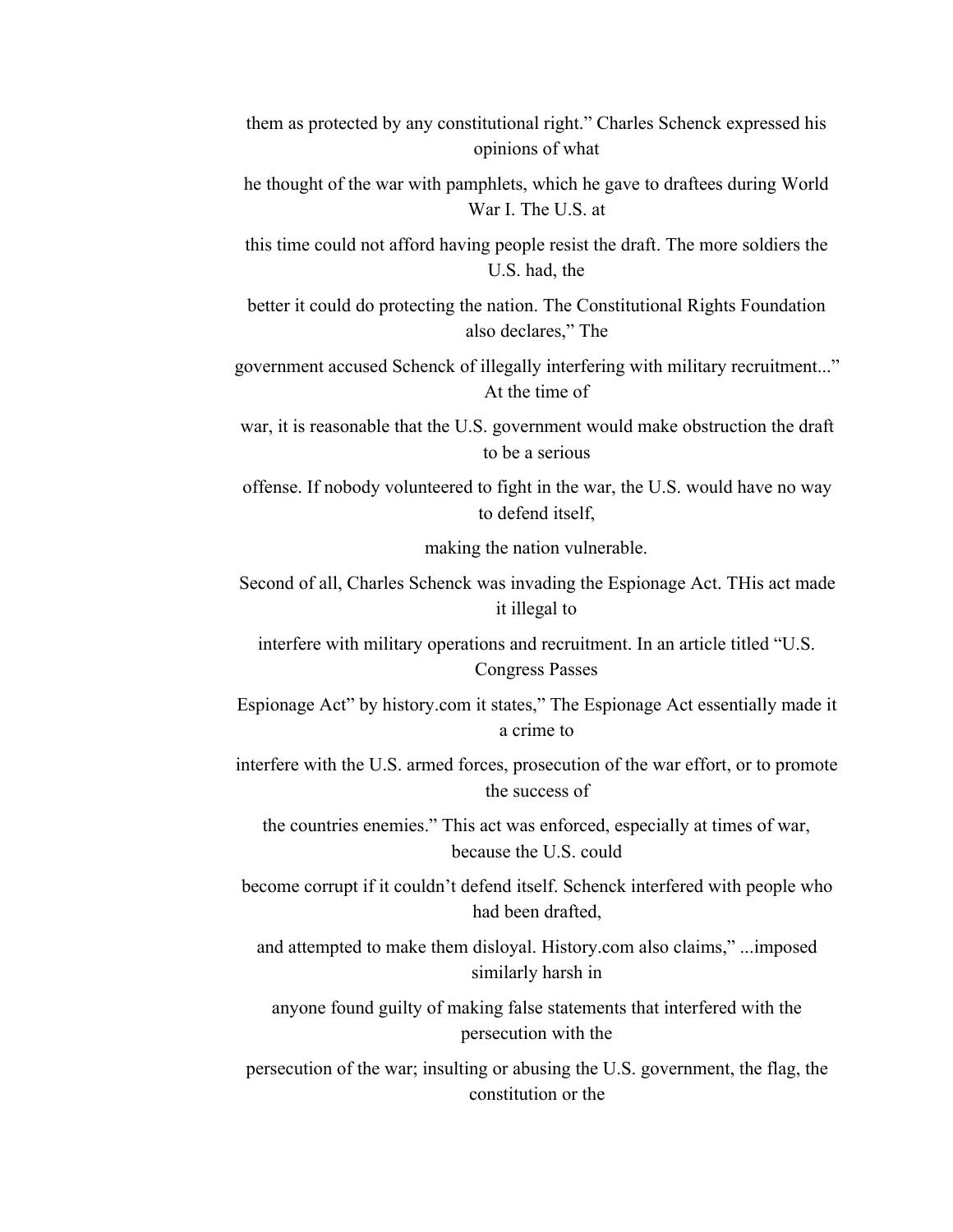- military..." Schenck's pamphlets described the war as being "motivated by capitalist greed."
- Although this statement was false, it could have convinced others that this was true. Therefore,

draftees who red Schenck's pamphlet would have refused to fight.

Furthermore, Schenck hindered the draft. When the U.S. decided to join the allied forces to

fight in World War I on April 6, 1917, they started drafting civilians. The people who were

drafted would soon be sent to fight in the war. Student Central states in the website "Schenck v.

United States," "...during wartime obstructing the draft and trying to make soldiers disloyal were

crimes." By writing pamphlets whose aim was to make soldiers (draftees) not want to go to war,

Schenck had just committed a crime, During World War I, soldiers were in great need, so having

draftees refuse to fight was a serious problem. Student Central also says," It said that Schenck's

pamphlets were intended to weaken the loyalty of soldiers and to instruct military recruiting.

Disloyal soldiers were a serious threat to the military of the U.S. because they may not follow

orders as well as betray the country. The U.S. army would have been weakened by these disloyal

soldiers. Others may argue that Schenck was just exercising his freedom of speech, so he should

be protected by the first amendment. During a crisis, like World War I, words have the power to

influence others actions. In this case, Schenck was a serious threat because he influenced draftees

to repeal the draft, which could have lead to serious consequences.